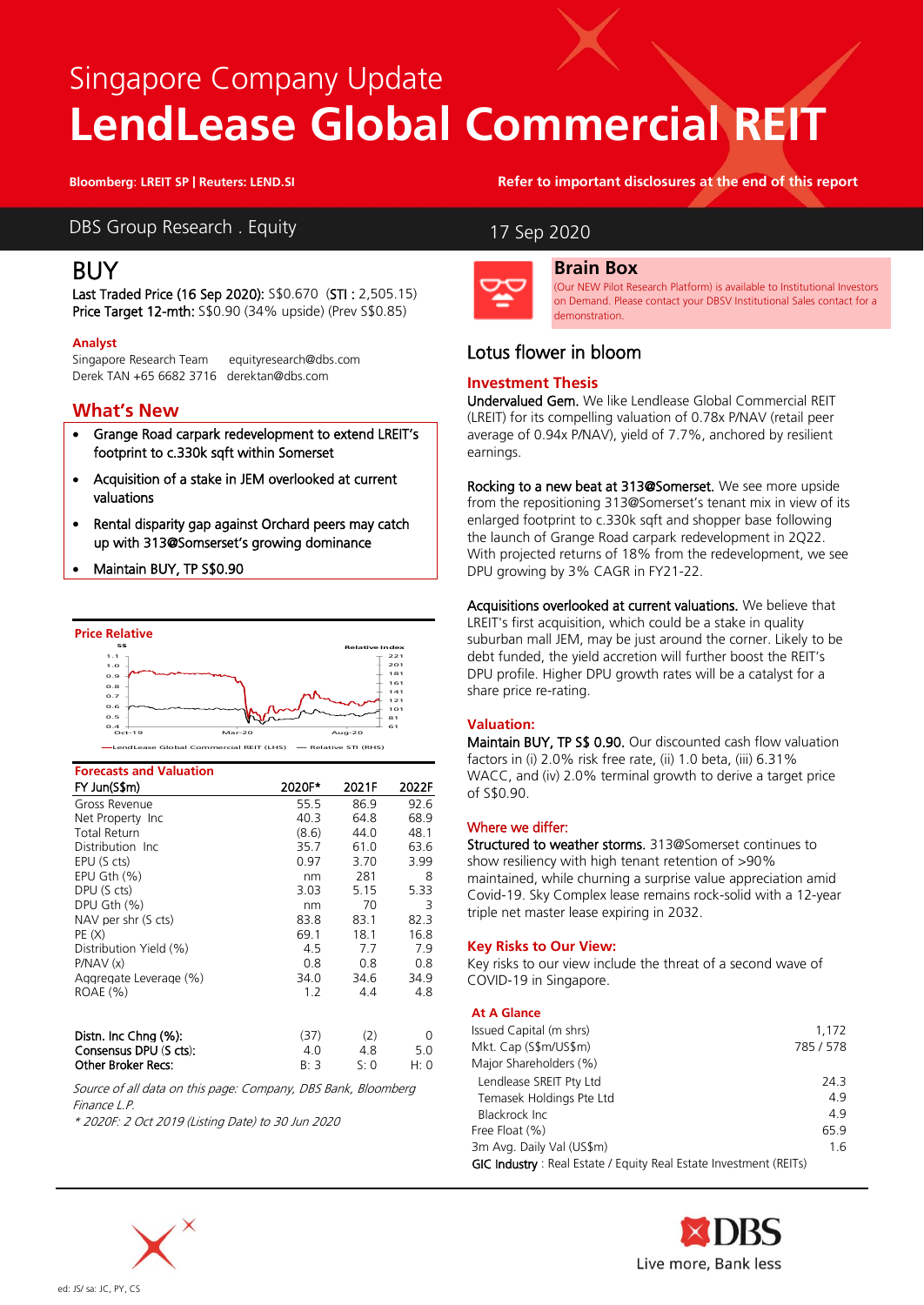

#### **WHAT'S NEW**

**Rocking to a new beat at 313@Somerset**

Going from strength to strength, 313@Somerset to emerge as the dominant mall within Somerset area. Contrary to investors perception, we believe that the dominant positioning of 313@Somerset and stickiness of its leases are not well understood and yet to be reflected with the stock trading at P/NAV of 0.78x with a forward yield of 7.7%. The mall has proven to be able to hold up amid the Covid-19 storm. We had previously shortlisted 313@Somerset as one of the dominant malls in Singapore due to its (i) prime location along Orchard Road with direct connectivity to Somerset MRT Station, (ii) sizeable footprint of 288k sqft with expansion potential from the uplift in unutilised plot ratio and with additional GFA from Grange Road car park redevelopment, (iii) strong positioning targeting millennials, and (iv) superior tenant sales generation. These qualities could be the factors behind the mall's historically high tenant retention rate at over 90%. With short term catalysts of plot ratio maximisation and redevelopment of Grange Road carpark, 313@Somerset will likely go from strength to strength, and further anchor the mall's strong positioning within the Somerset precinct.

### Occupancy steady within 313@Somerset despite the circuit breaker disruption; traffic and sales to head towards pre-COVID levels in coming quarter. Occupancy rate at

313@Somerset dipped 1.4 ppts q-o-q to 97.8% as at end June 2020, with a high tenant retention rate of 87% (c.93% in the previous quarter). We believe the slightly lower occupancy is transitionary in nature. Footfall has recovered to 40% of pre-COVID levels for the month of June with tenant sales recovery led by the electronics and food & beverage trades. Since July 2020, based on our site visits, we understand that traffic and sales are rising towards pre-COVID levels which is a positive sign for LREIT.

With tenants potentially doing better and starting to clock in more sales, we anticipate lower rental assistance will be required in the coming quarters, implying that the worst is most likely over for LREIT.

Eat play shop. The mall has a large percentage of tenant exposure to the food & beverage (39% of GRI) and fashion (29% of GRI) trade categories, but we note that there are currently only three entertainment tenants at the mall. The new plug-and-play event space at Grange Road carpark will be a step forward for 313@Somerset as a one stop entertainment hub with the inclusion of a cinema operator The Projector, and events promoter Live Nation. The repositioned mall will be able to better compete with neighbouring retail malls with cinema operators such as Orchard Cineleisure and Plaza Singapura, and extend the average shopper's length of stay per trip and dollars spent at the mall.

Valuation gain exceeded expectations. Valuations held up well at Sky Complex due to strong investment interest and solid cash flows from longstanding lease with quality tenant, Sky Italia. LREIT's quality assets were able to generate valuation gains for the latest quarter - 313@Somerset appreciated 0.5% from a year ago, as opposed to a c.3-4% decline in retail valuations reported by peers.

### Rental disparity gap may play catch up in the medium term.

Passing rent at 313@Somerset at c.S\$18 psf pm continues to lag rents along prime Orchard Road which are in the range of c.S\$25 - S\$30 psf pm. We think that this rental disparity may see some compression in the medium to longer term given the mall's dominant characteristics. Moreover, we estimate tenant sales generation to match that of landmark malls in the precinct such as Paragon Mall.



#### Central mall estimated passing rents (S\$ psf pm) 313@Somerset tenant breakdown by gross rental income

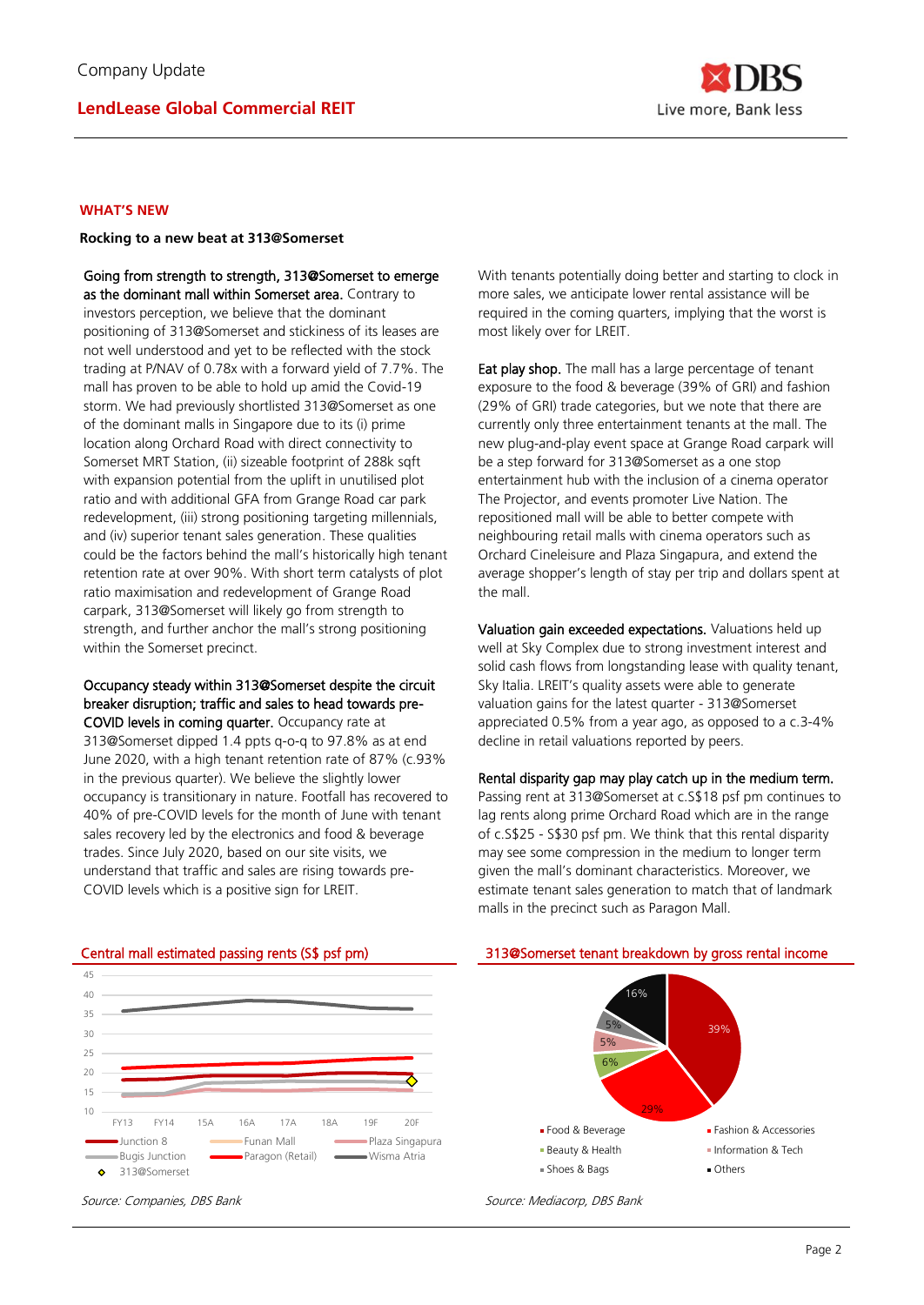

### Monthly tenant sales of dominant malls in the central region (S\$ psf pm)



Source: Companies, DBS Bank

.

#### Leading the pack: Grange Road carpark redevelopment to augment 313@Somerset's leadership in Somerset area.

### 313@Somerset repositioning in anticipation of an enlarged

shopper base. LREIT will be repositioning 313@Somerset's tenant mix given the enlarged shopper base following the launch of Grange Carpark redevelopment in 2Q22. Focus will remain on tenants that embrace omnichannel retail concepts with strong appeal to millennial shoppers. 313@Somerset has continued to deliver resilient performance during a trough, with a high tenant retention ratio of c.90% that provides occupancy stability and pockets of opportunities for LREIT to refresh its portfolio tenant mix.

### Grange Road car park to be transformed into a designed

event space next to 313@somerset. LREIT won the tender to redevelop the neighbouring car park at Grange Road into a new 48,200 sqft multi-functional event space, as part of the 2019 URA Master Plan to rejuvenate the Orchard and Somerset areas. The tender stipulates a total tenancy term of not more than 10 years, or 3+3+3+1 years. We see this as a coup for the REIT as the car park's location next to 313@Someset is strategic for the Manager. This will effectively expand LREIT's footprint in the Somerset area to c.330k sqft, making it one of the largest malls in this submarket.

With visible frontage along Orchard Road and Grange Road, we see the expanded 313@Somerset pulling itself ahead of the other malls in the Somerset precinct with wider offerings to attract consumers to open their wallets, and experience new concepts. The proposed new concept replacing the carpark will include multiple dedicated event spaces, an independent cinema and local food & beverage attractions, targeted at millennials and tourists.

### Working with Live Nation to infuse new life and exciting concepts to Somerset area. LREIT is collaborating with Live

Nation, an American events promotor, to host concerts, films and events all year round. They have organized concerts and events for the likes of Taiwanese band Mayday and Korea's girl group TWICE. Cinema operator was revealed to be The Projector, a local independent cinema operator currently based in Golden Mile Tower. This will boost the variety of entertainment related tenants at 313@Somerset, which currently comprises of Fat Cat Arcade, HaveFun Family KTV and K Bowling Club.

### Target completion in 2Q22; funded by internal working

capital. Target completion date for the curated space will be 2Q22, with an estimated development cost of c.S\$10m. The development cost will be funded via LREIT's working capital, spread across the development time frame. No additional debt will be expected to be undertaken for the project, with minimal impact on gearing (c.36% at 31 March 2020). While returns have not been provided, we believe that an ROI of at least in the double-digit level will most likely commensurate for the short tenure of 10 years in order for the investment to make sense. We have priced in a conservative ROI of 18% in our estimates, boosting our FY23 revenue by 3.2%.

Why will this concept work in our view. The redevelopment serves as another short to medium term catalyst for LREIT, in addition to the deployment of additional plot ratio at 313@Somerset. Various retail concepts had been previously tested at Grange Road Car Park, including the Flashbang street market, but we believe that the long tenure period will help anchor the area as a designated event space within the Orchard and Somerset precinct. Moreover, we envision that the lease terms for non-anchor tenants will be shorter for this event space to keep concepts fresh and may serve as an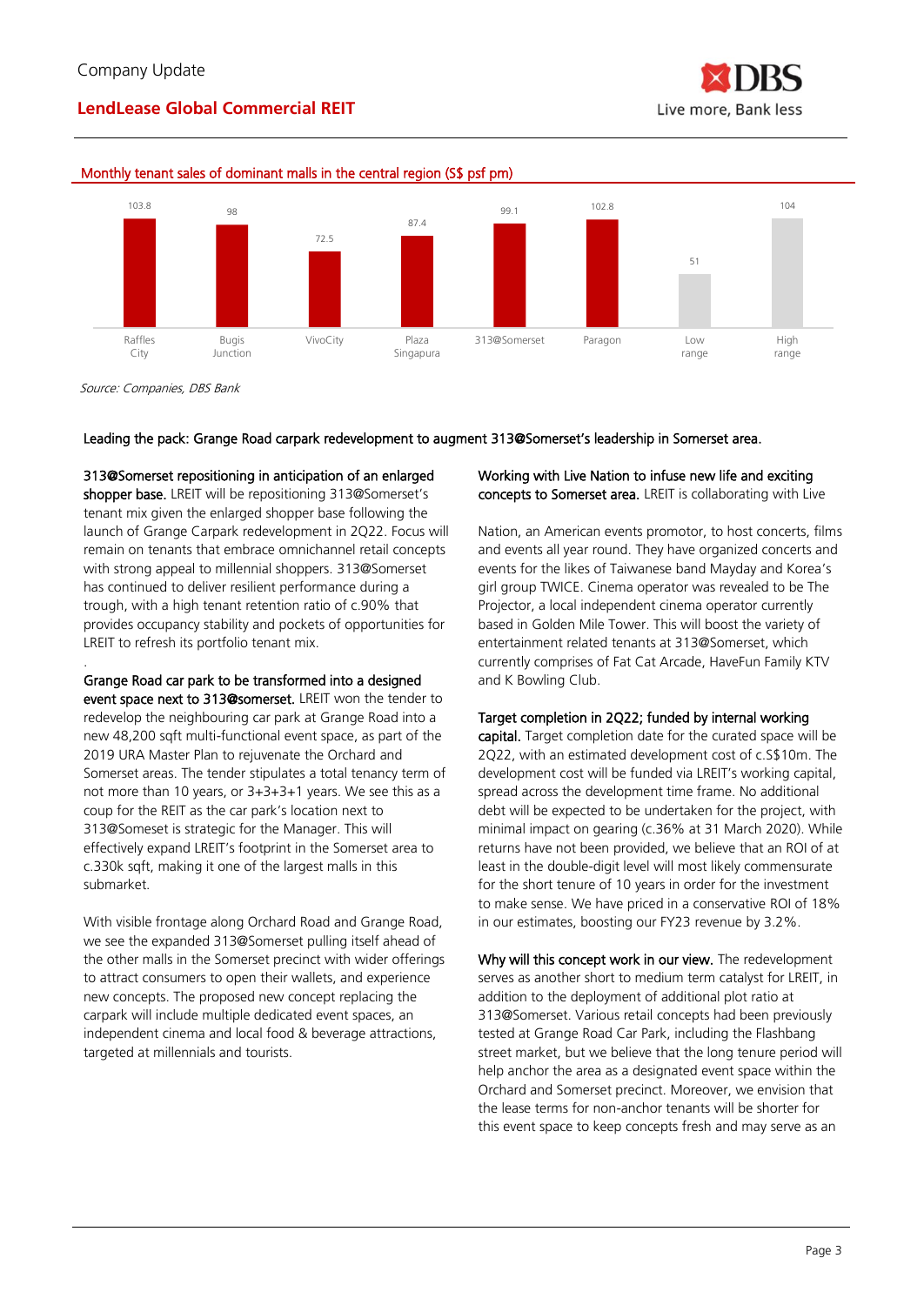expansion or test bed option for new retail concepts for existing tenants at 313@Somerset, putting the mall in the heart of the retail ecosystem.

Potential acquisitions on the horizon. The acquisition of quality suburban malls JEM (Jurong) and possibly Parkway Parade (Marine Parade) or a partial stake in Paya Lebar Quarter (office component) may unfold in the near to medium term horizon. We believe that the acquisition of stakes in either property will likely utilise a greater proportion of debt given its high cost of equity. With a gearing headroom ranging from S\$280m (based on 45% gearing) to S\$450m (50% gearing), there is capacity for LREIT to drive higher growth in DPUs.

That said, a more sustained recovery in share price will increase the REIT's potential to tap the equity market in order to grow its AUM more meaningfully given its attractive pipeline of properties for acquisition

Maintain BUY, TP S\$0.90. We have priced in LREIT's Grange Road carpark redevelopment at 18% ROI, to start contributing to topline income from 2H22, while rolling forward valuations into FY21. Our underlying earnings assumptions remain unchanged at both 313@Somerset and Sky Complex.

### **Company Background**

Lendlease Global Commercial REIT ("LLGCR") was listed on 2 October as a real estate investment trust with the principal objective of owning in-producing real estate across the globe.

The initial portfolio will comprise full ownership stakes in two assets, namely retail mall 313@somerset (Singapore) and office asset Sky Complex (Italy).

#### **Quarterly / Interim Income Statement (S\$m)**

| FY Jun                      | 3Q2020 | 4Q2020 | % chg qoq |
|-----------------------------|--------|--------|-----------|
|                             |        |        |           |
| Gross revenue               | 21.7   | 12.5   | (42.5)    |
| Property expenses           | (5.1)  | (5.0)  | (2.2)     |
| Net Property Income         | 16.6   | 7.51   | (54.7)    |
| Other Operating expenses    | (0.4)  | (0.6)  | 74.6      |
| Other Non Opg (Exp)/Inc     | 0.0    | 0.0    |           |
| Associates & JV Inc.        | 0.0    | 0.0    |           |
| Net Interest (Exp)/Inc      | (2.2)  | (2.2)  | 0.6       |
| Exceptional Gain/(Loss)     | (18.5) | 27.2   |           |
| Net Income                  | (6.4)  | 30.4   |           |
| Tax                         | 0.0    | 0.0    |           |
| Minority Interest           | 0.0    | 0.0    |           |
| Net Income after Tax        | (6.4)  | 30.4   | (578.0)   |
| <b>Total Return</b>         | (6.4)  | 30.4   | nm        |
| Non-tax deductible Items    | 21.3   | (24.7) | (215.8)   |
| Net Inc available for Dist. | 15.0   | 5.69   | (62.0)    |
| Ratio (%)                   |        |        |           |
| Net Prop Inc Margin         | N/A    | 60.3   |           |
| Dist. Payout Ratio          | 100.0  | 100.0  |           |

Source of all data: Company, DBS Bank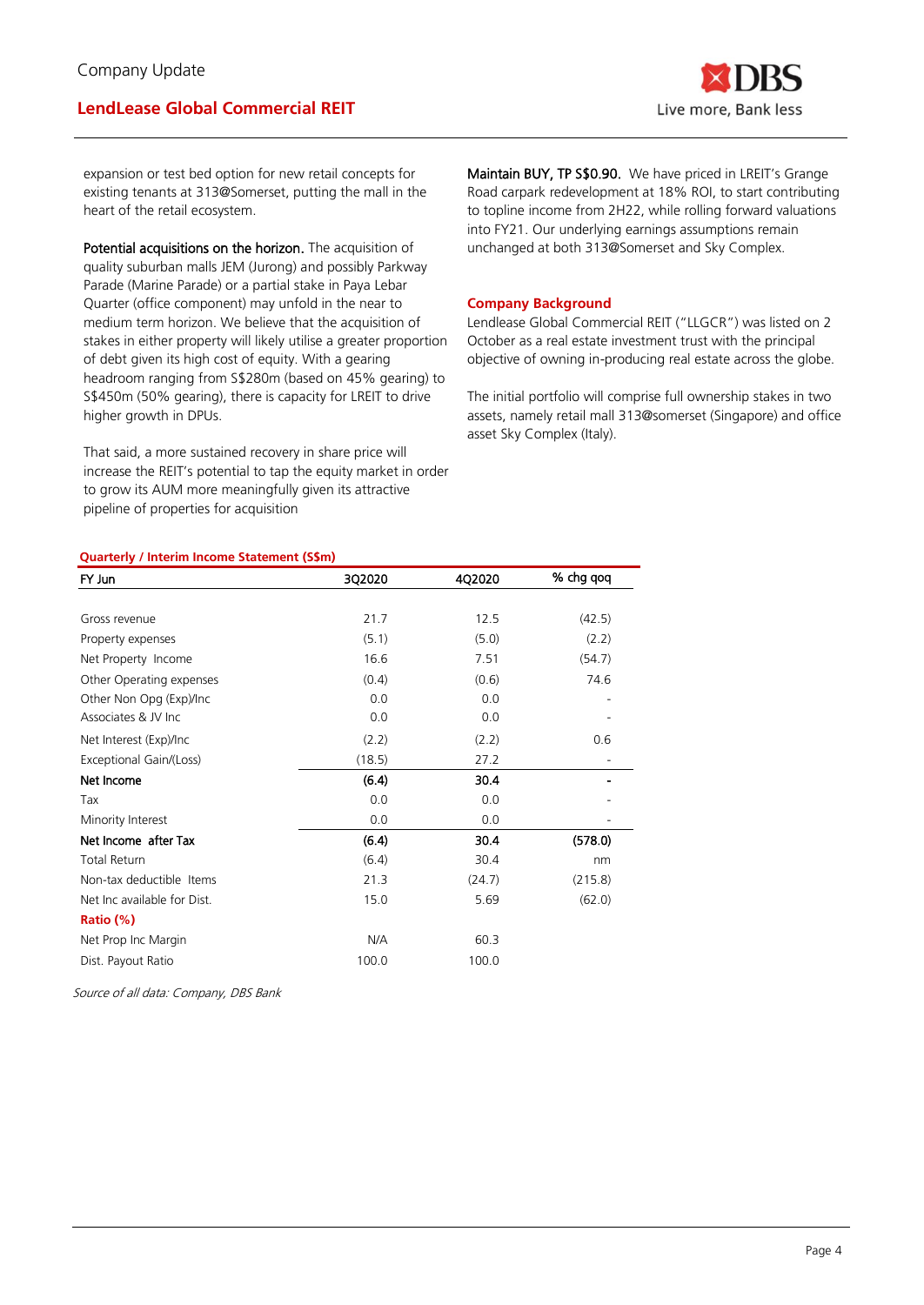

### **Historical PE and PB band**



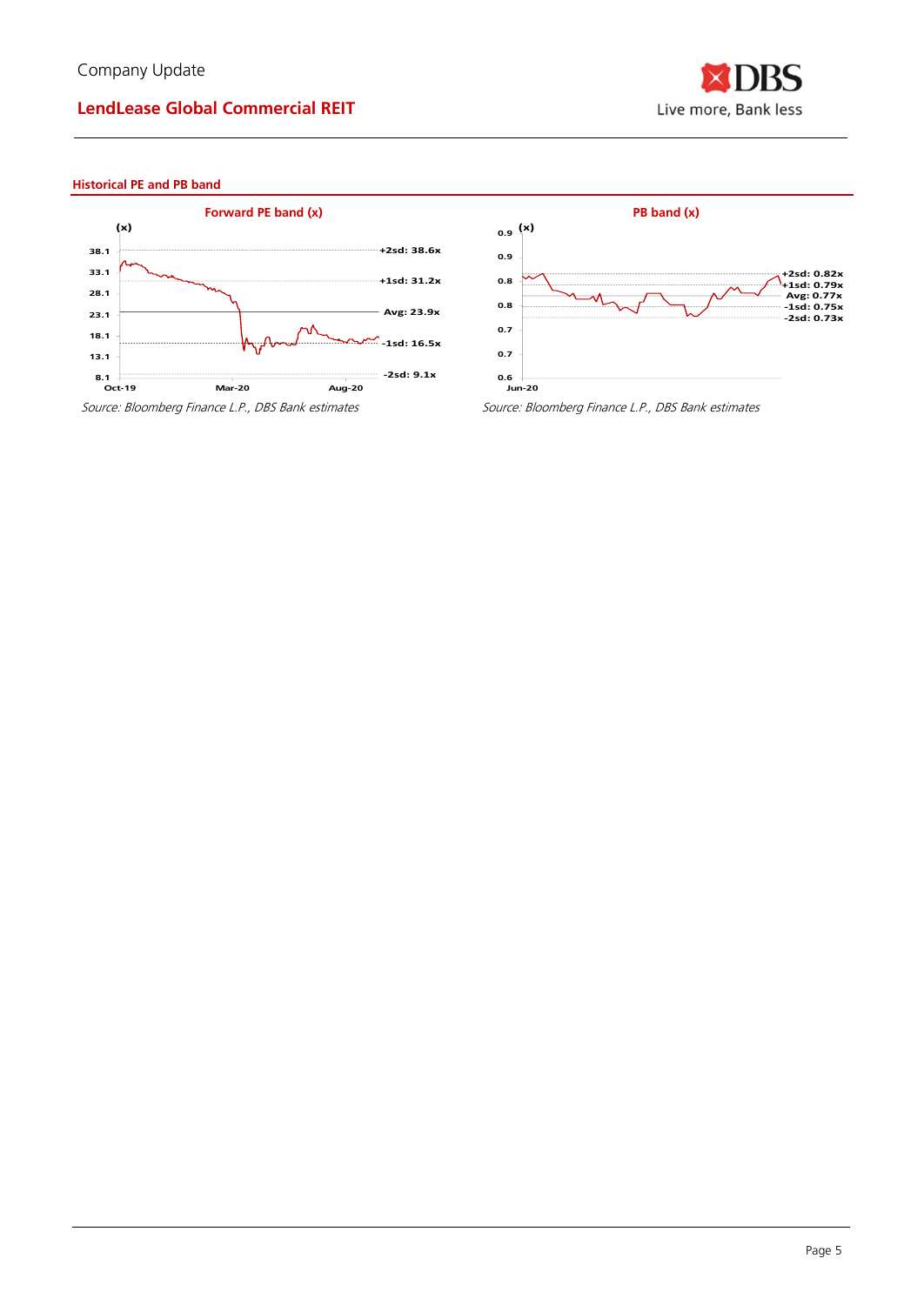

### **Income Statement (S\$m)**

| FY Jun                                | 2020F  | 2021F  | 2022F            |                       |
|---------------------------------------|--------|--------|------------------|-----------------------|
| Gross revenue                         | 55.5   | 86.9   | 92.6             |                       |
| Property expenses                     | (15.2) | (22.0) | $(23)$ $\bar{X}$ |                       |
| Net Property Income                   | 40.3   | 64.8   | 68.9             |                       |
| Other Operating expenses              | (6.8)  | (9.7)  | (9.5)            |                       |
| Other Non Opg (Exp)/Inc               | 0.0    | 0.0    | 0.0              |                       |
| Associates & JV Inc.                  | 0.0    | 0.0    | 0.0              | S\$1.5m revenue       |
| Net Interest (Exp)/Inc                | (6.7)  | (11.2) | (11.3)           | estimated from Grange |
| Exceptional Gain/(Loss)               | (15.3) | 0.0    | 0.0              | carpark redevelopment |
| Net Income                            | 11.5   | 44.0   | 48.1             |                       |
| Tax                                   | 0.0    | 0.0    | 0.0              |                       |
| Minority Interest                     | 0.0    | 0.0    | 0.0              |                       |
| Preference Dividend                   | 0.0    | 0.0    | 0.0              |                       |
| Net Income After Tax                  | 11.5   | 44.0   | 48.1             |                       |
| <b>Total Return</b>                   | (8.6)  | 44.0   | 48.1             |                       |
| Non-tax deductible Items              | 44.3   | 17.1   | 15.5             |                       |
| Net Inc available for Dist.           | 35.7   | 61.0   | 63.6             |                       |
| <b>Growth &amp; Ratio</b>             |        |        |                  |                       |
| Revenue Gth (%)                       | N/A    | 56.4   | 6.6              |                       |
| N Property Inc Gth (%)                | nm     | 60.9   | 6.3              |                       |
| Net Inc Gth (%)                       | nm     | 282.8  | 9.4              |                       |
| Dist. Payout Ratio (%)                | 100.0  | 100.0  | 100.0            |                       |
| Net Prop Inc Margins (%)              | 72.5   | 74.6   | 74.4             |                       |
| Net Income Margins (%)                | 20.7   | 50.6   | 51.9             |                       |
| Dist to revenue (%)                   | 64.2   | 70.3   | 68.7             |                       |
| Managers & Trustee's fees to sales %) | 12.3   | 11.1   | 10.2             |                       |
| ROAE (%)                              | 1.2    | 4.4    | 4.8              |                       |
| ROA (%)                               | 0.7    | 2.8    | 3.1              |                       |
| ROCE(%)                               | 2.3    | 3.8    | 4.1              |                       |
| Int. Cover (x)                        | 5.0    | 4.9    | 5.3              |                       |
| Source: Company, DBS Bank             |        |        |                  |                       |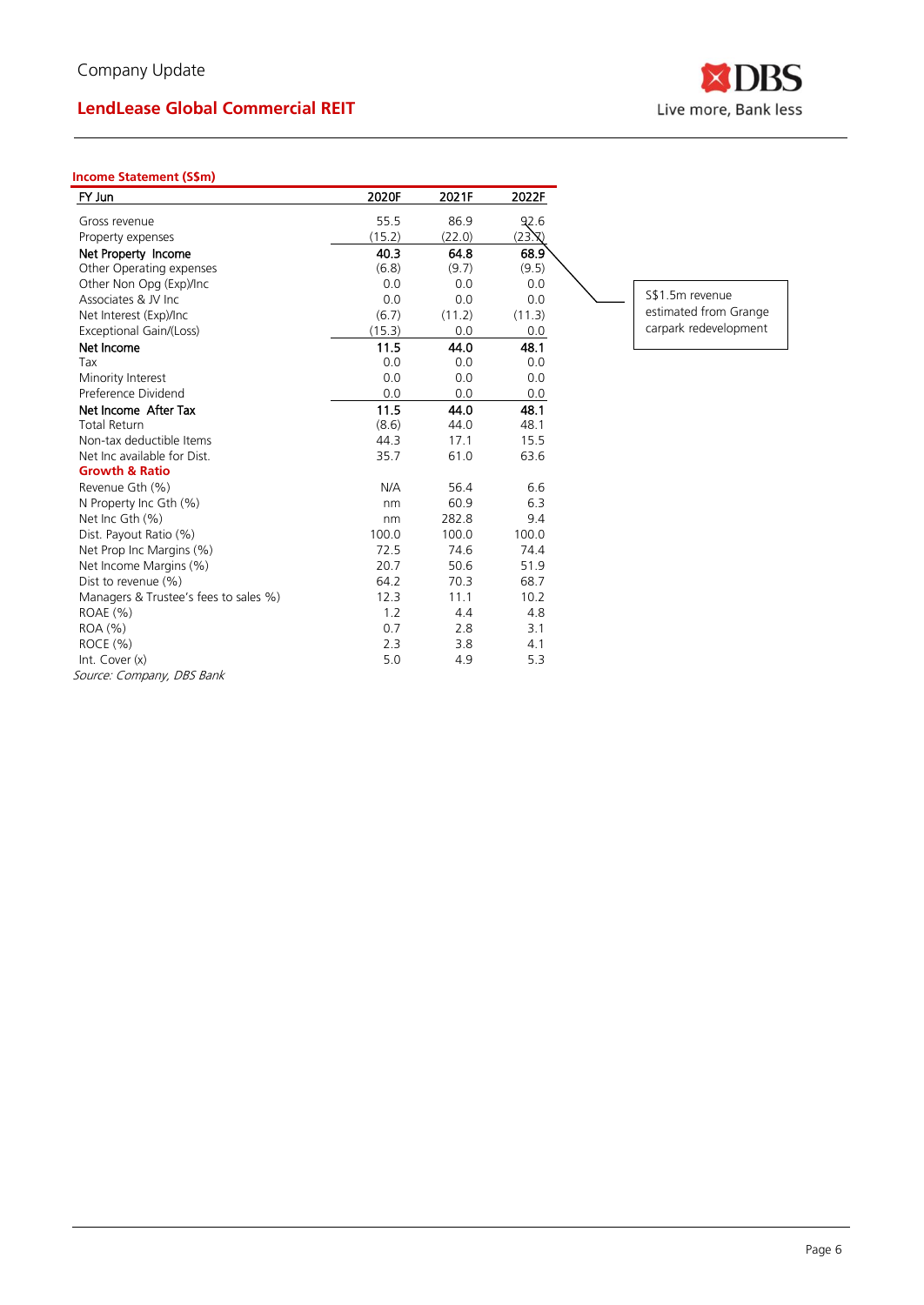

### **Balance Sheet (S\$m)**

| FY Jun                               | 2020F | 2021F     | 2022E         |
|--------------------------------------|-------|-----------|---------------|
|                                      |       |           |               |
| Investment Properties                | 1,443 | 1,449     | 1,455         |
| Other LT Assets                      | 14.0  | 14.0      | 14.0          |
| Cash & ST Invts                      | 83.7  | 67.6      | 68.0          |
| Inventory                            | 0.0   | 0.0       | 0.0           |
| Debtors                              | 10.6  | 10.6      | 10.6          |
| <b>Other Current Assets</b>          | 4.66  | 4.66      | 4.66          |
| <b>Total Assets</b>                  | 1,555 | 1,546     | <u>1,552 </u> |
|                                      |       |           |               |
| ST Debt                              | 0.0   | 0.0       | 0.0           |
| Creditor                             | 21.8  | 5.79      | 6.17          |
| Other Current Liab                   | 0.32  | 0.32      | 0.32          |
| LT Debt                              | 529   | 535       | 542           |
| Other LT Liabilities                 | 12.1  | 12.1      | 12.1          |
| Unit holders' funds                  | 992   | 992       | 992           |
| Minority Interests                   | 0.0   | 0.0       | 0.0           |
| <b>Total Funds &amp; Liabilities</b> | 1,555 | 1,546     | 1,552         |
|                                      |       |           |               |
| Non-Cash Wkg. Capital                | (6.9) | 9.11      | 8.72          |
| Net Cash/(Debt)                      | (445) | (468)     | (473)         |
| <b>Ratio</b>                         |       |           |               |
| Current Ratio (x)                    | 4.5   | 13.6      | 12.8          |
| Quick Ratio (x)                      | 4.5   | 13.6      | 12.8          |
| Aggregate Leverage (%)               | 34.0  | 34.6      | 34.9          |
| $Z$ -Score $(X)$                     | NА    | <b>NA</b> | <b>NA</b>     |
|                                      |       |           |               |

Source: Company, DBS Bank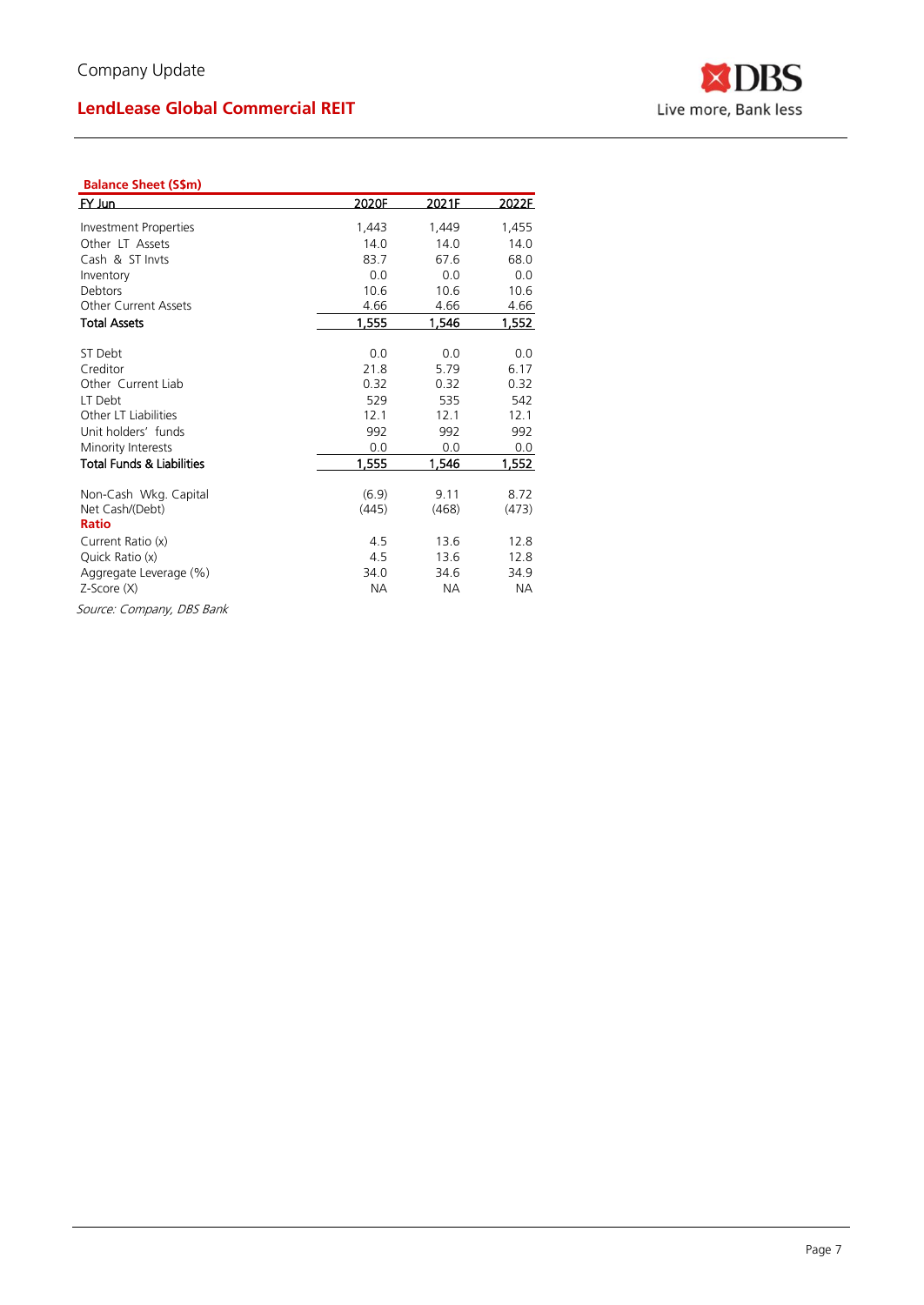

### **Cash Flow Statement (S\$m)**

| FY Jun                                         | 2020F    | 2021F  | 2022F  |
|------------------------------------------------|----------|--------|--------|
|                                                |          |        |        |
| Pre-Tax Income                                 | (8.6)    | 44.0   | 48.1   |
| Dep. & Amort.                                  | 3.87     | 0.0    | 0.0    |
| Tax Paid                                       | 0.0      | 0.0    | 0.0    |
| Associates &JV Inc/(Loss)                      | 0.0      | 0.0    | 0.0    |
| Chg in Wkg.Cap.                                | (3.4)    | (16.0) | 0.38   |
| Other Operating CF                             | 44.5     | 17.1   | 15.5   |
| Net Operating CF                               | 36.4     | 45.0   | 64.0   |
| Net Invt in Properties                         | (1, 452) | (6.2)  | (6.3)  |
| Other Invts (net)                              | 0.0      | 0.0    | 0.0    |
| Invts in Assoc. & JV                           | 0.0      | 0.0    | 0.0    |
| Div from Assoc. & JVs                          | 0.0      | 0.0    | 0.0    |
| Other Investing CF                             | 0.53     | 0.0    | 0.0    |
| Net Investing CF                               | (1,451)  | (6.2)  | (6.3)  |
| Distribution Paid                              | (15.1)   | (61.0) | (63.6) |
| Chg in Gross Debt                              | 511      | 6.22   | 6.30   |
| New units issued                               | 1,002    | 0.0    | 0.0    |
| Other Financing CF                             | 0.0      | 0.0    | 0.0    |
| Net Financing CF                               | 1,498    | (54.8) | (57.3) |
| <b>Currency Adjustments</b>                    | 0.23     | 0.0    | 0.0    |
| Chg in Cash                                    | 83.7     | (16.0) | 0.38   |
| Operating CFPS (S cts)                         | 3.36     | 5.13   | 5.28   |
| Free CFPS (S cts)<br>Source: Company, DBS Bank | (120)    | 3.26   | 4.79   |

### **Target Price & Ratings History**



| S.No.         | Date of<br>Report | Closing<br>Price | 12-mth<br>Target<br>Price | Rating     |
|---------------|-------------------|------------------|---------------------------|------------|
| 1:            | 05 Dec 19         | 0.92             | 1.05                      | BUY        |
| $\mathcal{P}$ | 11 Feb 20         | 0.91             | 1.05                      | <b>BUY</b> |
| 3:            | 18 Mar 20         | 0.54             | 0.94                      | <b>BUY</b> |
| 4:            | 05 May 20         | 0.57             | 0.94                      | <b>BUY</b> |
| 5:            | 06 May 20         | 0.58             | 0.85                      | <b>BUY</b> |
| 6:            | 15 Jun 20         | 0.68             | 0.85                      | <b>BUY</b> |
|               |                   |                  |                           |            |

Note : Share price and Target price are adjusted for corporate actions.

#### Source: DBS Bank

Analyst: Singapore Research Team Derek TAN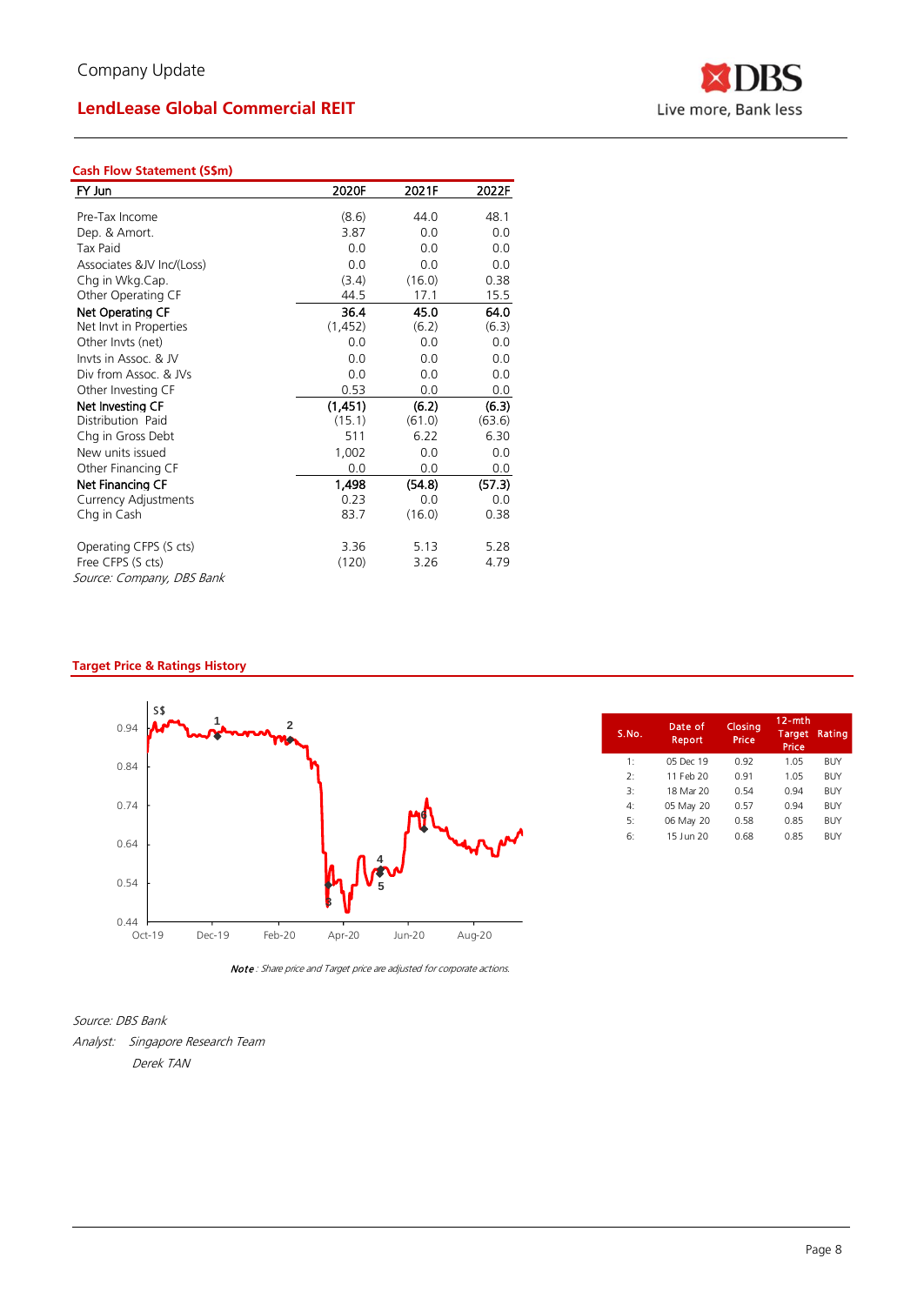

DBS Bank recommendations are based on an Absolute Total Return\* Rating system, defined as follows: **STRONG BUY** (>20% total return over the next 3 months, with identifiable share price catalysts within this time frame) BUY (>15% total return over the next 12 months for small caps, >10% for large caps) HOLD (-10% to +15% total return over the next 12 months for small caps, -10% to +10% for large caps) FULLY VALUED (negative total return, i.e., > -10% over the next 12 months) SELL (negative total return of > -20% over the next 3 months, with identifiable share price catalysts within this time frame)

\*Share price appreciation + dividends

Completed Date: 17 Sep 2020 06:58:47 (SGT) Dissemination Date: 17 Sep 2020 07:11:30 (SGT)

Sources for all charts and tables are DBS Bank unless otherwise specified.

#### GENERAL DISCLOSURE/DISCLAIMER

This report is prepared by DBS Bank Ltd. This report is solely intended for the clients of DBS Bank Ltd, its respective connected and associated corporations and affiliates only and no part of this document may be (i) copied, photocopied or duplicated in any form or by any means or (ii) redistributed without the prior written consent of DBS Bank Ltd.

The research set out in this report is based on information obtained from sources believed to be reliable, but we (which collectively refers to DBS Bank Ltd, its respective connected and associated corporations, affiliates and their respective directors, officers, employees and agents (collectively, the "DBS Group") have not conducted due diligence on any of the companies, verified any information or sources or taken into account any other factors which we may consider to be relevant or appropriate in preparing the research. Accordingly, we do not make any representation or warranty as to the accuracy, completeness or correctness of the research set out in this report. Opinions expressed are subject to change without notice. This research is prepared for general circulation. Any recommendation contained in this document does not have regard to the specific investment objectives, financial situation and the particular needs of any specific addressee. This document is for the information of addressees only and is not to be taken in substitution for the exercise of judgement by addressees, who should obtain separate independent legal or financial advice. The DBS Group accepts no liability whatsoever for any direct, indirect and/or consequential loss (including any claims for loss of profit) arising from any use of and/or reliance upon this document and/or further communication given in relation to this document. This document is not to be construed as an offer or a solicitation of an offer to buy or sell any securities. The DBS Group, along with its affiliates and/or persons associated with any of them may from time to time have interests in the securities mentioned in this document. The DBS Group, may have positions in, and may effect transactions in securities mentioned herein and may also perform or seek to perform broking, investment banking and other banking services for these companies.

Any valuations, opinions, estimates, forecasts, ratings or risk assessments herein constitutes a judgment as of the date of this report, and there can be no assurance that future results or events will be consistent with any such valuations, opinions, estimates, forecasts, ratings or risk assessments. The information in this document is subject to change without notice, its accuracy is not guaranteed, it may be incomplete or condensed, it may not contain all material information concerning the company (or companies) referred to in this report and the DBS Group is under no obligation to update the information in this report.

This publication has not been reviewed or authorized by any regulatory authority in Singapore, Hong Kong or elsewhere. There is no planned schedule or frequency for updating research publication relating to any issuer.

The valuations, opinions, estimates, forecasts, ratings or risk assessments described in this report were based upon a number of estimates and assumptions and are inherently subject to significant uncertainties and contingencies. It can be expected that one or more of the estimates on which the valuations, opinions, estimates, forecasts, ratings or risk assessments were based will not materialize or will vary significantly from actual results. Therefore, the inclusion of the valuations, opinions, estimates, forecasts, ratings or risk assessments described herein IS NOT TO BE RELIED UPON as a representation and/or warranty by the DBS Group (and/or any persons associated with the aforesaid entities), that:

- (a) such valuations, opinions, estimates, forecasts, ratings or risk assessments or their underlying assumptions will be achieved, and
- (b) there is any assurance that future results or events will be consistent with any such valuations, opinions, estimates, forecasts, ratings or risk assessments stated therein.

Please contact the primary analyst for valuation methodologies and assumptions associated with the covered companies or price targets.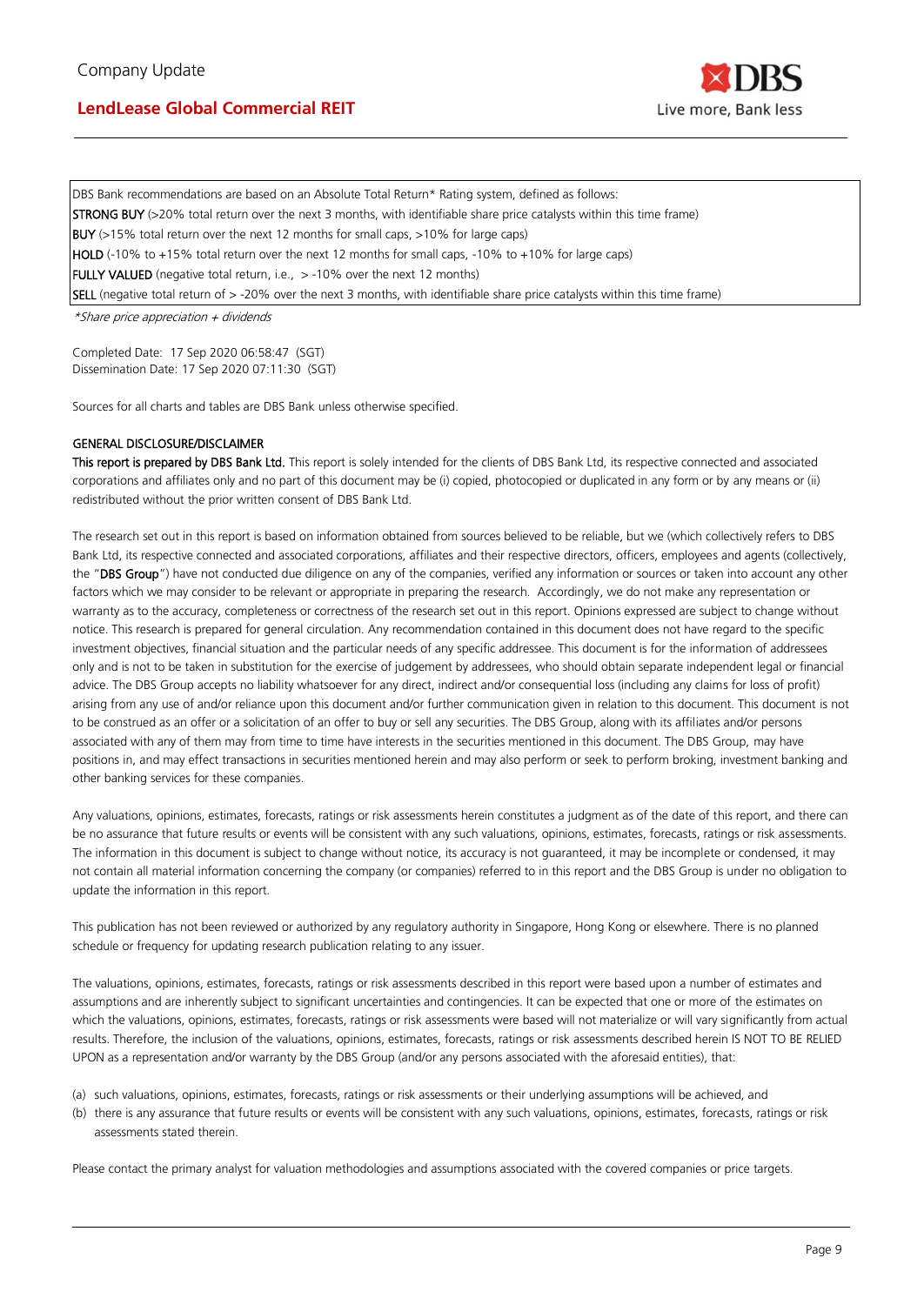Any assumptions made in this report that refers to commodities, are for the purposes of making forecasts for the company (or companies) mentioned herein. They are not to be construed as recommendations to trade in the physical commodity or in the futures contract relating to the commodity referred to in this report.

Live more, Bank less

DBSVUSA, a US-registered broker-dealer, does not have its own investment banking or research department, has not participated in any public offering of securities as a manager or co-manager or in any other investment banking transaction in the past twelve months and does not engage in market-making.

### ANALYST CERTIFICATION

The research analyst(s) primarily responsible for the content of this research report, in part or in whole, certifies that the views about the companies and their securities expressed in this report accurately reflect his/her personal views. The analyst(s) also certifies that no part of his/her compensation was, is, or will be, directly or indirectly, related to specific recommendations or views expressed in the report. The research analyst (s) primarily responsible for the content of this research report, in part or in whole, certifies that he or his associate<sup>1</sup> does not serve as an officer of the issuer or the new listing applicant (which includes in the case of a real estate investment trust, an officer of the management company of the real estate investment trust; and in the case of any other entity, an officer or its equivalent counterparty of the entity who is responsible for the management of the issuer or the new listing applicant) and the research analyst(s) primarily responsible for the content of this research report or his associate does not have financial interests<sup>2</sup> in relation to an issuer or a new listing applicant that the analyst reviews. DBS Group has procedures in place to eliminate, avoid and manage any potential conflicts of interests that may arise in connection with the production of research reports. The research analyst(s) responsible for this report operates as part of a separate and independent team to the investment banking function of the DBS Group and procedures are in place to ensure that confidential information held by either the research or investment banking function is handled appropriately. There is no direct link of DBS Group's compensation to any specific investment banking function of the DBS Group.

#### COMPANY-SPECIFIC / REGULATORY DISCLOSURES

- 1. DBS Bank Ltd, DBS HK, DBS Vickers Securities (Singapore) Pte Ltd (''DBSVS'') or their subsidiaries and/or other affiliates have a proprietary position in LendLease Global Commercial REIT recommended in this report as of 31 Aug 2020.
- 2. Neither DBS Bank Ltd nor DBS HK market makes in equity securities of the issuer(s) or company(ies) mentioned in this Research Report.

#### Compensation for investment banking services:

- 3. DBS Bank Ltd, DBS HK, DBSVS their subsidiaries and/or other affiliates of DBSVUSA have received compensation, within the past 12 months for investment banking services from LendLease Global Commercial REIT as of 31 Aug 2020.
- 4. DBS Bank Ltd, DBS HK, DBSVS, their subsidiaries and/or other affiliates of DBSVUSA have managed or co-managed a public offering of securities for LendLease Global Commercial REIT in the past 12 months, as of 31 Aug 2020.
- 5. DBSVUSA does not have its own investment banking or research department, nor has it participated in any public offering of securities as a manager or co-manager or in any other investment banking transaction in the past twelve months. Any US persons wishing to obtain further information, including any clarification on disclosures in this disclaimer, or to effect a transaction in any security discussed in this document should contact DBSVUSA exclusively.

#### Disclosure of previous investment recommendation produced:

6. DBS Bank Ltd, DBS Vickers Securities (Singapore) Pte Ltd (''DBSVS''), their subsidiaries and/or other affiliates may have published other investment recommendations in respect of the same securities / instruments recommended in this research report during the preceding 12 months. Please contact the primary analyst listed in the first page of this report to view previous investment recommendations published by DBS Bank Ltd, DBS Vickers Securities (Singapore) Pte Ltd (''DBSVS''), their subsidiaries and/or other affiliates in the preceding 12 months.

<sup>&</sup>lt;sup>1</sup> An associate is defined as (i) the spouse, or any minor child (natural or adopted) or minor step-child, of the analyst; (ii) the trustee of a trust of which the analyst, his spouse, minor child (natural or adopted) or minor step-child, is a beneficiary or discretionary object; or (iii) another person accustomed or obliged to act in accordance with the directions or instructions of the analyst.

<sup>&</sup>lt;sup>2</sup> Financial interest is defined as interests that are commonly known financial interest, such as investment in the securities in respect of an issuer or a new listing applicant, or financial accommodation arrangement between the issuer or the new listing applicant and the firm or analysis. This term does not include commercial lending conducted at arm's length, or investments in any collective investment scheme other than an issuer or new listing applicant notwithstanding the fact that the scheme has investments in securities in respect of an issuer or a new listing applicant.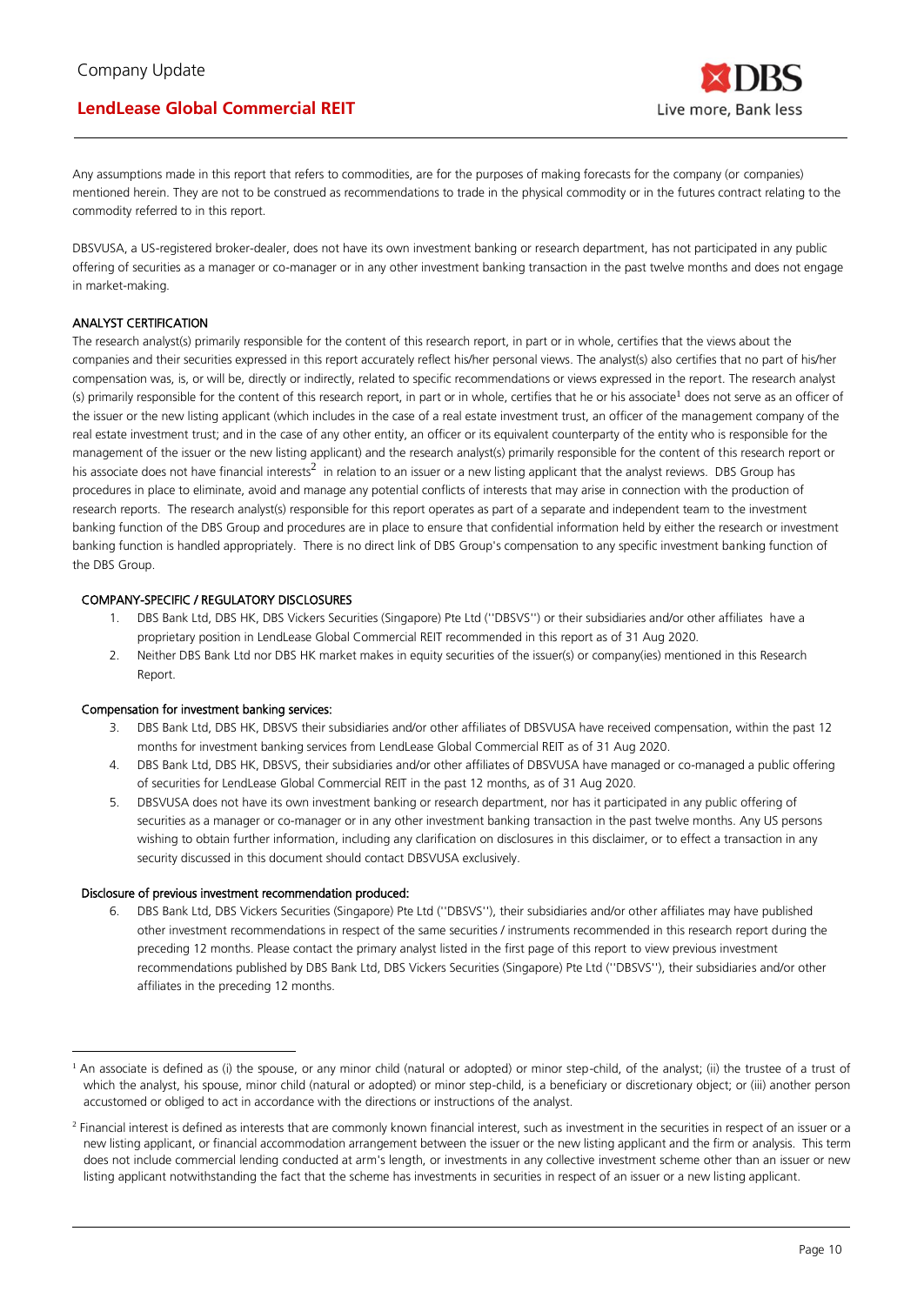

### RESTRICTIONS ON DISTRIBUTION

| יוטוו טשוווטוס טא כיוטווסוואר |                                                                                                                                                                                                                                                 |
|-------------------------------|-------------------------------------------------------------------------------------------------------------------------------------------------------------------------------------------------------------------------------------------------|
| General                       | This report is not directed to, or intended for distribution to or use by, any person or entity who is a citizen or resident of                                                                                                                 |
|                               | or located in any locality, state, country or other jurisdiction where such distribution, publication, availability or use                                                                                                                      |
|                               | would be contrary to law or regulation.                                                                                                                                                                                                         |
|                               |                                                                                                                                                                                                                                                 |
| Australia                     | This report is being distributed in Australia by DBS Bank Ltd, DBSVS or DBSV HK. DBS Bank Ltd holds Australian Financial                                                                                                                        |
|                               | Services Licence no. 475946.                                                                                                                                                                                                                    |
|                               |                                                                                                                                                                                                                                                 |
|                               | DBSVS and DBSV HK are exempted from the requirement to hold an Australian Financial Services Licence under the                                                                                                                                  |
|                               | Corporation Act 2001 ("CA") in respect of financial services provided to the recipients. Both DBS Bank Ltd and DBSVS                                                                                                                            |
|                               | are regulated by the Monetary Authority of Singapore under the laws of Singapore, and DBSV HK is regulated by the                                                                                                                               |
|                               | Hong Kong Securities and Futures Commission under the laws of Hong Kong, which differ from Australian laws.                                                                                                                                     |
|                               |                                                                                                                                                                                                                                                 |
|                               | Distribution of this report is intended only for "wholesale investors" within the meaning of the CA.                                                                                                                                            |
|                               |                                                                                                                                                                                                                                                 |
| Hong Kong                     | This report has been prepared by a person(s) who is not licensed by the Hong Kong Securities and Futures Commission                                                                                                                             |
|                               | to carry on the regulated activity of advising on securities in Hong Kong pursuant to the Securities and Futures                                                                                                                                |
|                               | Ordinance (Chapter 571 of the Laws of Hong Kong). This report is being distributed in Hong Kong and is attributable to                                                                                                                          |
|                               | DBS Bank (Hong Kong) Limited, a registered institution registered with the Hong Kong Securities and Futures<br>Commission to carry on the regulated activity of advising on securities pursuant to the Securities and Futures Ordinance         |
|                               | (Chapter 571 of the Laws of Hong Kong). DBS Bank Ltd., Hong Kong Branch is a limited liability company incorporated                                                                                                                             |
|                               | in Singapore.                                                                                                                                                                                                                                   |
|                               |                                                                                                                                                                                                                                                 |
|                               |                                                                                                                                                                                                                                                 |
|                               | For any query regarding the materials herein, please contact Carol Wu (Reg No. AH8283) at dbsvhk@dbs.com                                                                                                                                        |
|                               |                                                                                                                                                                                                                                                 |
|                               |                                                                                                                                                                                                                                                 |
| Indonesia                     | This report is being distributed in Indonesia by PT DBS Vickers Sekuritas Indonesia.                                                                                                                                                            |
|                               |                                                                                                                                                                                                                                                 |
| Malaysia                      | This report is distributed in Malaysia by AllianceDBS Research Sdn Bhd ("ADBSR"). Recipients of this report, received                                                                                                                           |
|                               | from ADBSR are to contact the undersigned at 603-2604 3333 in respect of any matters arising from or in connection<br>with this report. In addition to the General Disclosure/Disclaimer found at the preceding page, recipients of this report |
|                               | are advised that ADBSR (the preparer of this report), its holding company Alliance Investment Bank Berhad, their                                                                                                                                |
|                               | respective connected and associated corporations, affiliates, their directors, officers, employees, agents and parties                                                                                                                          |
|                               | related or associated with any of them may have positions in, and may effect transactions in the securities mentioned                                                                                                                           |
|                               | herein and may also perform or seek to perform broking, investment banking/corporate advisory and other services for                                                                                                                            |
|                               | the subject companies. They may also have received compensation and/or seek to obtain compensation for broking,                                                                                                                                 |
|                               | investment banking/corporate advisory and other services from the subject companies.                                                                                                                                                            |
|                               |                                                                                                                                                                                                                                                 |
|                               |                                                                                                                                                                                                                                                 |
|                               | Wong Ming Tek, Executive Director, ADBSR                                                                                                                                                                                                        |
|                               |                                                                                                                                                                                                                                                 |
| Singapore                     | This report is distributed in Singapore by DBS Bank Ltd (Company Regn. No. 196800306E) or DBSVS (Company Regn                                                                                                                                   |
|                               | No. 198600294G), both of which are Exempt Financial Advisers as defined in the Financial Advisers Act and regulated by                                                                                                                          |
|                               | the Monetary Authority of Singapore. DBS Bank Ltd and/or DBSVS, may distribute reports produced by its respective                                                                                                                               |
|                               | foreign entities, affiliates or other foreign research houses pursuant to an arrangement under Regulation 32C of the                                                                                                                            |
|                               | Financial Advisers Regulations. Where the report is distributed in Singapore to a person who is not an Accredited                                                                                                                               |
|                               | Investor, Expert Investor or an Institutional Investor, DBS Bank Ltd accepts legal responsibility for the contents of the                                                                                                                       |
|                               | report to such persons only to the extent required by law. Singapore recipients should contact DBS Bank Ltd at 6327                                                                                                                             |
|                               | 2288 for matters arising from, or in connection with the report.                                                                                                                                                                                |
|                               |                                                                                                                                                                                                                                                 |
|                               |                                                                                                                                                                                                                                                 |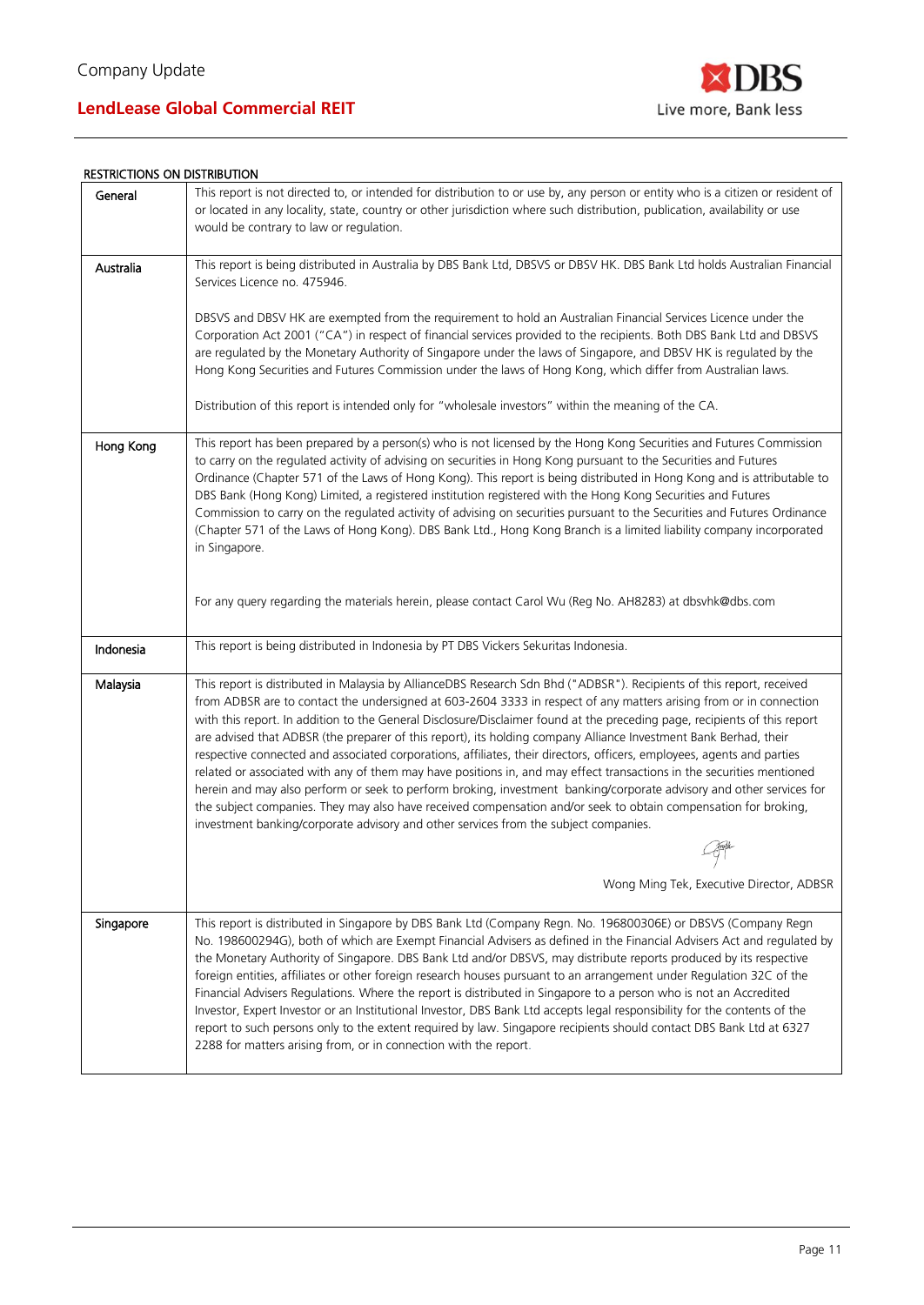

| Thailand                                      | This report is being distributed in Thailand by DBS Vickers Securities (Thailand) Co Ltd.                                                                                                                                                                                                                                                                                                                                                                                                                                                                                                                                                                                                                                                                                                                                                                                                                                                                                                                             |
|-----------------------------------------------|-----------------------------------------------------------------------------------------------------------------------------------------------------------------------------------------------------------------------------------------------------------------------------------------------------------------------------------------------------------------------------------------------------------------------------------------------------------------------------------------------------------------------------------------------------------------------------------------------------------------------------------------------------------------------------------------------------------------------------------------------------------------------------------------------------------------------------------------------------------------------------------------------------------------------------------------------------------------------------------------------------------------------|
| United<br>Kingdom                             | This report is produced by DBS Bank Ltd which is regulated by the Monetary Authority of Singapore.                                                                                                                                                                                                                                                                                                                                                                                                                                                                                                                                                                                                                                                                                                                                                                                                                                                                                                                    |
|                                               | This report is disseminated in the United Kingdom by DBS Vickers Securities (UK) Ltd, ("DBSVUK"). DBSVUK is authorised<br>and regulated by the Financial Conduct Authority in the United Kingdom.                                                                                                                                                                                                                                                                                                                                                                                                                                                                                                                                                                                                                                                                                                                                                                                                                     |
|                                               | In respect of the United Kingdom, this report is solely intended for the clients of DBSVUK, its respective connected and<br>associated corporations and affiliates only and no part of this document may be (i) copied, photocopied or duplicated in<br>any form or by any means or (ii) redistributed without the prior written consent of DBSVUK. This communication is<br>directed at persons having professional experience in matters relating to investments. Any investment activity following<br>from this communication will only be engaged in with such persons. Persons who do not have professional experience in<br>matters relating to investments should not rely on this communication.                                                                                                                                                                                                                                                                                                              |
| Dubai<br>International<br>Financial<br>Centre | This research report is being distributed by DBS Bank Ltd., (DIFC Branch) having its office at units 608 - 610, 6 <sup>th</sup> Floor,<br>Gate Precinct Building 5, PO Box 506538, DIFC, Dubai, United Arab Emirates. DBS Bank Ltd., (DIFC Branch) is regulated<br>by The Dubai Financial Services Authority. This research report is intended only for professional clients (as defined in the<br>DFSA rulebook) and no other person may act upon it.                                                                                                                                                                                                                                                                                                                                                                                                                                                                                                                                                                |
| <b>United Arab</b><br><b>Emirates</b>         | This report is provided by DBS Bank Ltd (Company Regn. No. 196800306E) which is an Exempt Financial Adviser as<br>defined in the Financial Advisers Act and regulated by the Monetary Authority of Singapore. This report is for information<br>purposes only and should not be relied upon or acted on by the recipient or considered as a solicitation or inducement to<br>buy or sell any financial product. It does not constitute a personal recommendation or take into account the particular<br>investment objectives, financial situation, or needs of individual clients. You should contact your relationship manager or<br>investment adviser if you need advice on the merits of buying, selling or holding a particular investment. You should note<br>that the information in this report may be out of date and it is not represented or warranted to be accurate, timely or<br>complete. This report or any portion thereof may not be reprinted, sold or redistributed without our written consent. |
| <b>United States</b>                          | This report was prepared by DBS Bank Ltd. DBSVUSA did not participate in its preparation. The research analyst(s)<br>named on this report are not registered as research analysts with FINRA and are not associated persons of DBSVUSA. The<br>research analyst(s) are not subject to FINRA Rule 2241 restrictions on analyst compensation, communications with a<br>subject company, public appearances and trading securities held by a research analyst. This report is being distributed in<br>the United States by DBSVUSA, which accepts responsibility for its contents. This report may only be distributed to Major<br>U.S. Institutional Investors (as defined in SEC Rule 15a-6) and to such other institutional investors and qualified persons as<br>DBSVUSA may authorize. Any U.S. person receiving this report who wishes to effect transactions in any securities<br>referred to herein should contact DBSVUSA directly and not its affiliate.                                                       |
| Other<br>jurisdictions                        | In any other jurisdictions, except if otherwise restricted by laws or regulations, this report is intended only for qualified,<br>professional, institutional or sophisticated investors as defined in the laws and regulations of such jurisdictions.                                                                                                                                                                                                                                                                                                                                                                                                                                                                                                                                                                                                                                                                                                                                                                |